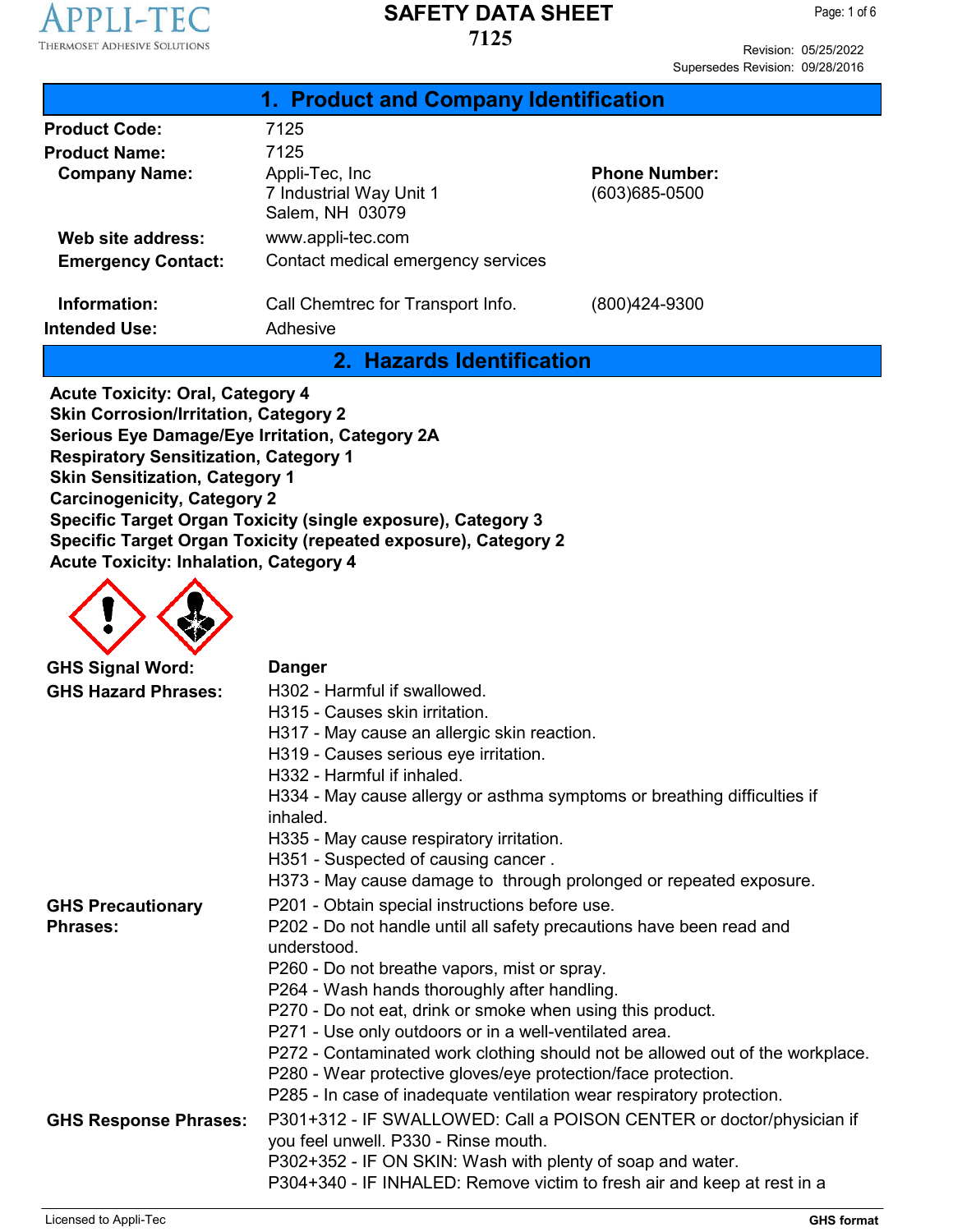| THERMOSET ADHESIVE SOLUTIONS |  |
|------------------------------|--|

| CAS #      | Hazardous Components (Chemical Name) | <b>Concentration</b> |
|------------|--------------------------------------|----------------------|
| 8001-79-4  | Castor oil                           | $65.0 - 80.0 %$      |
| 26447-40-5 | Diphenylmethane diisocyanate         | $10.0 - 25.0 %$      |
| 39310-05-9 | Diisocyanate (homopolymer)           | $1.0 - 15.0 %$       |
| 78-40-0    | Triethyl phosphate                   | $< 2.0\%$            |

**Additional Information** Exact percentages have been withheld as a trade secret. Ingredient 26447-40-5 contains CAS 101-68-8

| <b>4. First Aid Measures</b>                         |                                                                                                                                                                                               |  |
|------------------------------------------------------|-----------------------------------------------------------------------------------------------------------------------------------------------------------------------------------------------|--|
| <b>Emergency and First Aid</b><br><b>Procedures:</b> |                                                                                                                                                                                               |  |
| In Case of Inhalation:                               | Remove to fresh air. If not breathing, give artificial respiration. If breathing is<br>difficult, give oxygen. Get immediate medical attention.                                               |  |
| In Case of Skin Contact:                             | Flush skin with plenty of water for at least 15 minutes while removing<br>contaminated clothing and shoes. Get medical aid if irritation develops or<br>persists. Wash clothing before reuse. |  |
| In Case of Eye Contact:                              | Flush eyes with plenty of water for at least 15 minutes, occasionally lifting the<br>upper and lower eyelids. Get medical aid.                                                                |  |
| In Case of Ingestion:                                | Never give anything by mouth to an unconscious person. Get medical aid. Do<br>NOT induce vomiting.                                                                                            |  |
| <b>Note to Physician:</b>                            | Treat symptomatically and supportively.                                                                                                                                                       |  |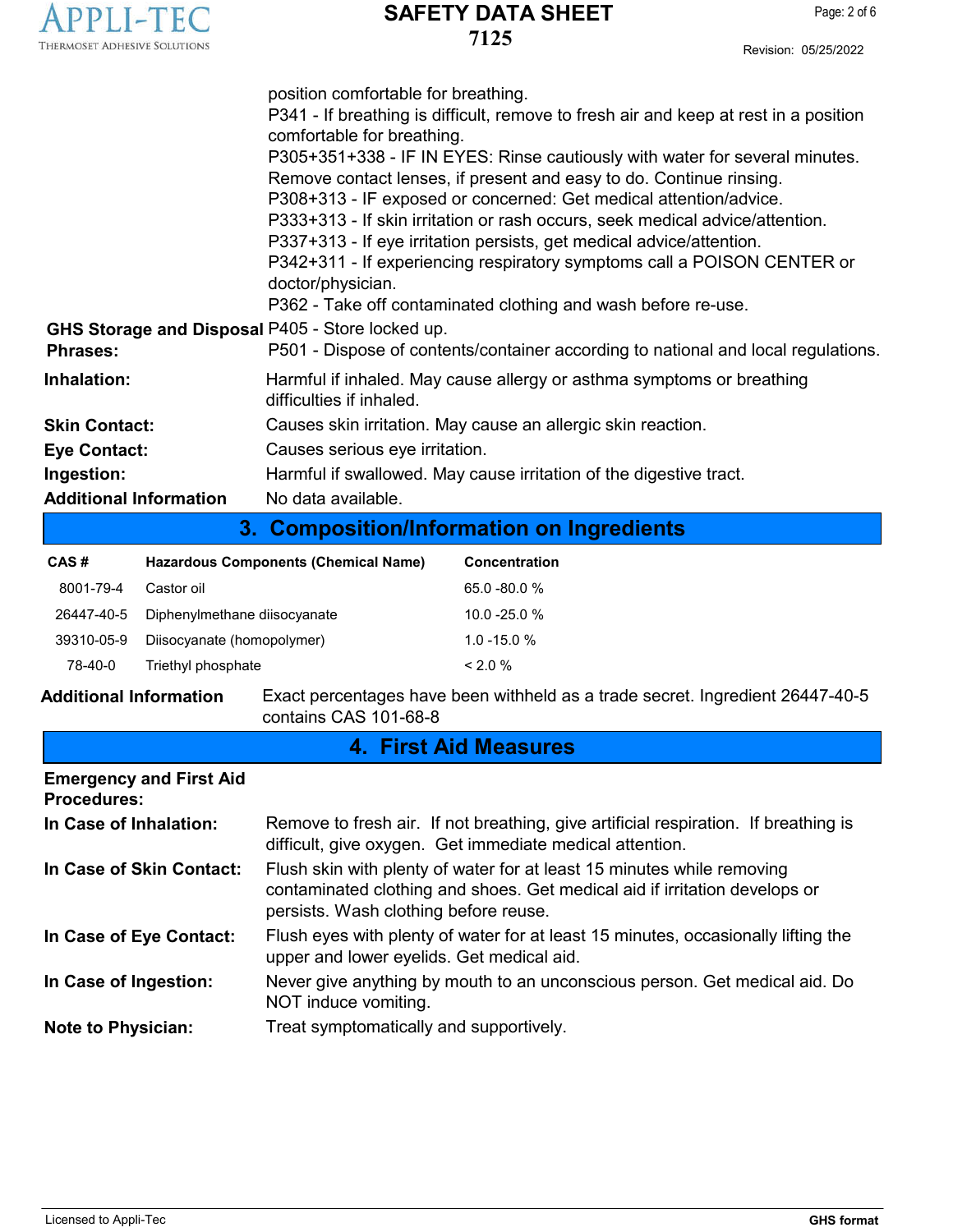

| <b>5. Fire Fighting Measures</b>                                                                                                                                                                                                                                                                                                                           |                              |                                             |                                                                                                                                                                                                                                                                              |                       |                     |
|------------------------------------------------------------------------------------------------------------------------------------------------------------------------------------------------------------------------------------------------------------------------------------------------------------------------------------------------------------|------------------------------|---------------------------------------------|------------------------------------------------------------------------------------------------------------------------------------------------------------------------------------------------------------------------------------------------------------------------------|-----------------------|---------------------|
| Flash Pt:                                                                                                                                                                                                                                                                                                                                                  |                              | >93.30 C                                    |                                                                                                                                                                                                                                                                              |                       |                     |
| <b>Explosive Limits:</b>                                                                                                                                                                                                                                                                                                                                   |                              | LEL: No data.                               | UEL: No data.                                                                                                                                                                                                                                                                |                       |                     |
| <b>Autoignition Pt:</b>                                                                                                                                                                                                                                                                                                                                    |                              | No data.                                    |                                                                                                                                                                                                                                                                              |                       |                     |
| <b>Suitable Extinguishing</b><br>Media:                                                                                                                                                                                                                                                                                                                    |                              |                                             | Use water spray, dry chemical, carbon dioxide, or appropriate foam.                                                                                                                                                                                                          |                       |                     |
|                                                                                                                                                                                                                                                                                                                                                            |                              | combustion.                                 | Fire Fighting Instructions: As in any fire, wear a self-contained breathing apparatus in pressure-demand,<br>MSHA/NIOSH (approved or equivalent), and full protective gear. During a fire,<br>irritating and highly toxic gases may be generated by thermal decomposition or |                       |                     |
| Hazards:                                                                                                                                                                                                                                                                                                                                                   |                              | Flammable Properties and No data available. |                                                                                                                                                                                                                                                                              |                       |                     |
| <b>Products:</b>                                                                                                                                                                                                                                                                                                                                           | <b>Hazardous Combustion</b>  | cyanide, Carbon oxides.                     | irritating and toxic fumes and gases, Nitrogen oxides, isocyanates, Hydrogen                                                                                                                                                                                                 |                       |                     |
|                                                                                                                                                                                                                                                                                                                                                            |                              |                                             | 6. Accidental Release Measures                                                                                                                                                                                                                                               |                       |                     |
| <b>Steps To Be Taken In Case</b> Use proper personal protective equipment as indicated in Section 8.<br><b>Material Is Released Or</b><br>Provide ventilation. Absorb spill with inert material (e.g. vermiculite, sand or<br>earth), then place in suitable container. Avoid runoff into storm sewers and<br>Spilled:<br>ditches which lead to waterways. |                              |                                             |                                                                                                                                                                                                                                                                              |                       |                     |
| <b>7. Handling and Storage</b>                                                                                                                                                                                                                                                                                                                             |                              |                                             |                                                                                                                                                                                                                                                                              |                       |                     |
| <b>Precautions To Be Taken</b><br>Wash thoroughly after handling. Use with adequate ventilation. Avoid contact<br>with eyes, skin, and clothing. Avoid ingestion and inhalation.<br>in Handling:<br><b>Precautions To Be Taken</b><br>Store at <-40deg.C.<br>in Storing:                                                                                   |                              |                                             |                                                                                                                                                                                                                                                                              |                       |                     |
| 8. Exposure Controls/Personal Protection                                                                                                                                                                                                                                                                                                                   |                              |                                             |                                                                                                                                                                                                                                                                              |                       |                     |
| CAS#                                                                                                                                                                                                                                                                                                                                                       | <b>Partial Chemical Name</b> |                                             | <b>OSHA TWA</b>                                                                                                                                                                                                                                                              | <b>ACGIH TWA</b>      | <b>Other Limits</b> |
| 8001-79-4                                                                                                                                                                                                                                                                                                                                                  | Castor oil                   |                                             | No data.                                                                                                                                                                                                                                                                     | No data.              | No data.            |
| 26447-40-5                                                                                                                                                                                                                                                                                                                                                 | Diphenylmethane diisocyanate |                                             | TWA: $5 \text{ mg/m}$ 3                                                                                                                                                                                                                                                      | CEIL: 5 mg/m3 (salts) | No data.            |
| 39310-05-9                                                                                                                                                                                                                                                                                                                                                 | Diisocyanate (homopolymer)   |                                             | No data.                                                                                                                                                                                                                                                                     | No data.              | No data.            |
| 78-40-0                                                                                                                                                                                                                                                                                                                                                    | Triethyl phosphate           |                                             | No data.                                                                                                                                                                                                                                                                     | No data.              | No data.            |

| <b>Respiratory Equipment</b><br>(Specify Type):    | Use a NIOSH/MSHA or European Standard EN 149 approved respirator if<br>exposure limits are exceeded or if irritation or other symptoms are experienced.                                                                                                               |
|----------------------------------------------------|-----------------------------------------------------------------------------------------------------------------------------------------------------------------------------------------------------------------------------------------------------------------------|
| <b>Eye Protection:</b>                             | Safety glasses.                                                                                                                                                                                                                                                       |
| <b>Protective Gloves:</b>                          | Wear appropriate protective gloves to prevent skin exposure.                                                                                                                                                                                                          |
|                                                    | Other Protective Clothing: Wear appropriate protective clothing to prevent skin exposure.                                                                                                                                                                             |
| <b>Engineering Controls</b><br>(Ventilation etc.): | Facilities storing or utilizing this material should be equipped with an eyewash<br>facility and a safety shower. Use process enclosure, local exhaust ventilation, or<br>other engineering controls to control airborne levels below recommended<br>exposure limits. |
| e Practices:                                       | Work/Hygienic/Maintenanc Handle in accordance with good industrial hygiene and safety practice. Wash<br>thoroughly after handling.                                                                                                                                    |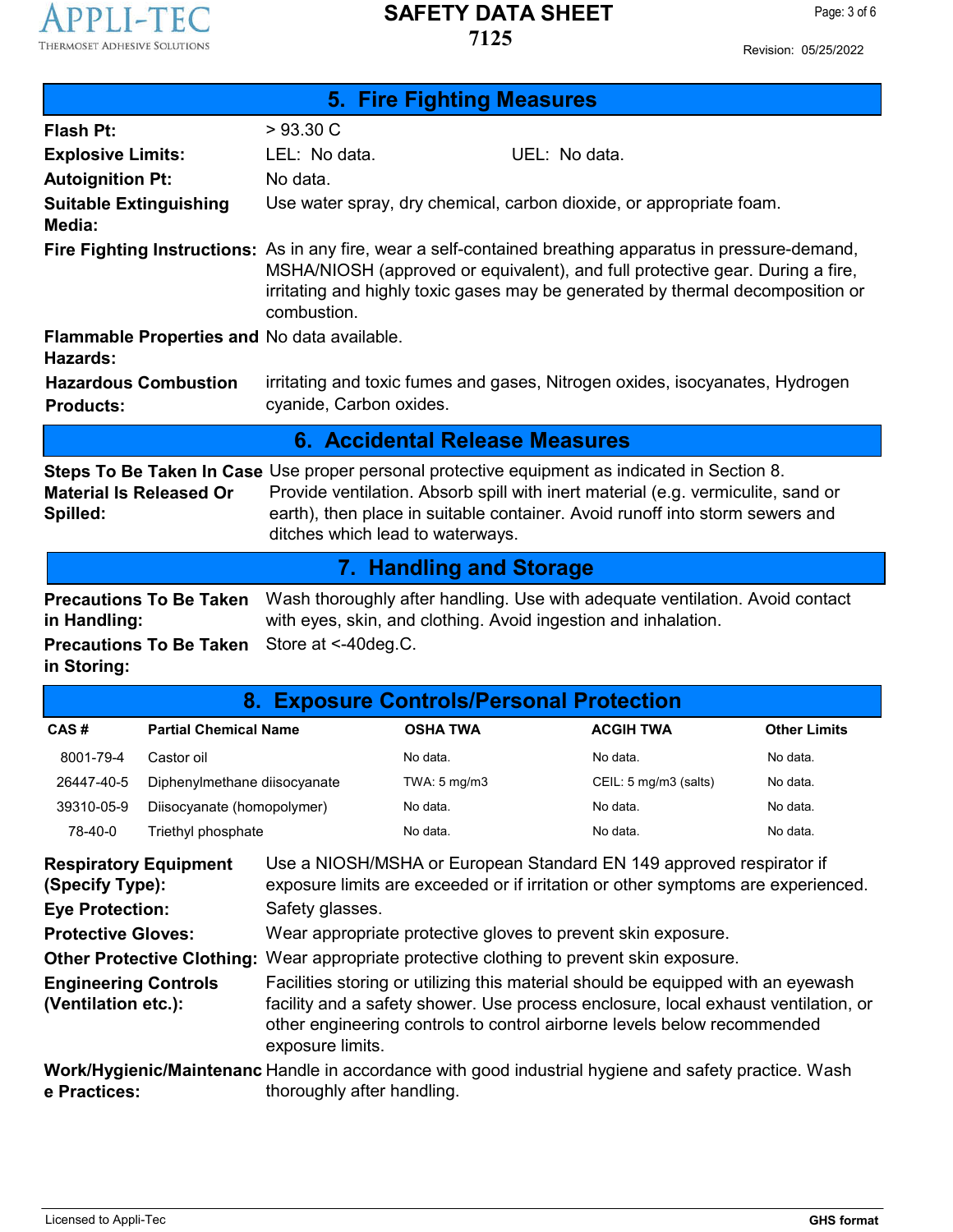

Revision: 05/25/2022 Supersedes Revision: 09/28/2016

|                                                                          | 9. Physical and Chemical Properties                                                                                             |
|--------------------------------------------------------------------------|---------------------------------------------------------------------------------------------------------------------------------|
| <b>Physical States:</b>                                                  | [ ] Gas<br>[X] Liquid<br>[ ] Solid                                                                                              |
| <b>Appearance and Odor:</b>                                              | Appearance: amber. Liquid.<br>Odor: weak odor.                                                                                  |
| pH:                                                                      | No data.                                                                                                                        |
| <b>Melting Point:</b>                                                    | No data.                                                                                                                        |
| <b>Boiling Point:</b>                                                    | No data.                                                                                                                        |
| Flash Pt:                                                                | >93.30 C                                                                                                                        |
| <b>Evaporation Rate:</b>                                                 | No data.                                                                                                                        |
| <b>Flammability (solid,</b><br>gas):                                     | No data available.                                                                                                              |
| <b>Explosive Limits:</b>                                                 | LEL: No data.<br>UEL: No data.                                                                                                  |
| Vapor Pressure (vs. Air<br>or mm Hg):                                    | No data.                                                                                                                        |
| Vapor Density (vs. Air =<br>$1)$ :                                       | No data.                                                                                                                        |
| <b>Specific Gravity (Water =</b><br>$1)$ :                               | 1.06                                                                                                                            |
| <b>Solubility in Water:</b>                                              | No data.                                                                                                                        |
| <b>Saturated Vapor</b><br><b>Concentration:</b>                          | No data.                                                                                                                        |
| <b>Octanol/Water Partition</b><br><b>Coefficient:</b>                    | No data.                                                                                                                        |
| <b>Autoignition Pt:</b>                                                  | No data.                                                                                                                        |
| <b>Decomposition</b><br>Temperature:                                     | No data.                                                                                                                        |
| <b>Viscosity:</b>                                                        | No data.                                                                                                                        |
| Information with regard<br>to primary physical<br>hazard:                |                                                                                                                                 |
|                                                                          | <b>10. Stability and Reactivity</b>                                                                                             |
| <b>Stability:</b>                                                        | Unstable $[X]$<br>Stable [ ]                                                                                                    |
| <b>Conditions To Avoid -</b>                                             | Product will cure at ambient temperatures. Keep in cold storage until ready to                                                  |
| Instability:                                                             | use.                                                                                                                            |
| <b>Incompatibility - Materials</b> Strong oxidizing agents.<br>To Avoid: |                                                                                                                                 |
| or Byproducts:                                                           | Hazardous Decomposition Carbon oxides, Nitrogen oxides, irritating and toxic fumes and gases,<br>isocyanates, Hydrogen cyanide. |
| <b>Possibility of Hazardous</b><br><b>Reactions:</b>                     | Will occur $\lceil \quad \rceil$<br>Will not occur [X]                                                                          |
| <b>Conditions To Avoid -</b><br><b>Hazardous Reactions:</b>              | No data available.                                                                                                              |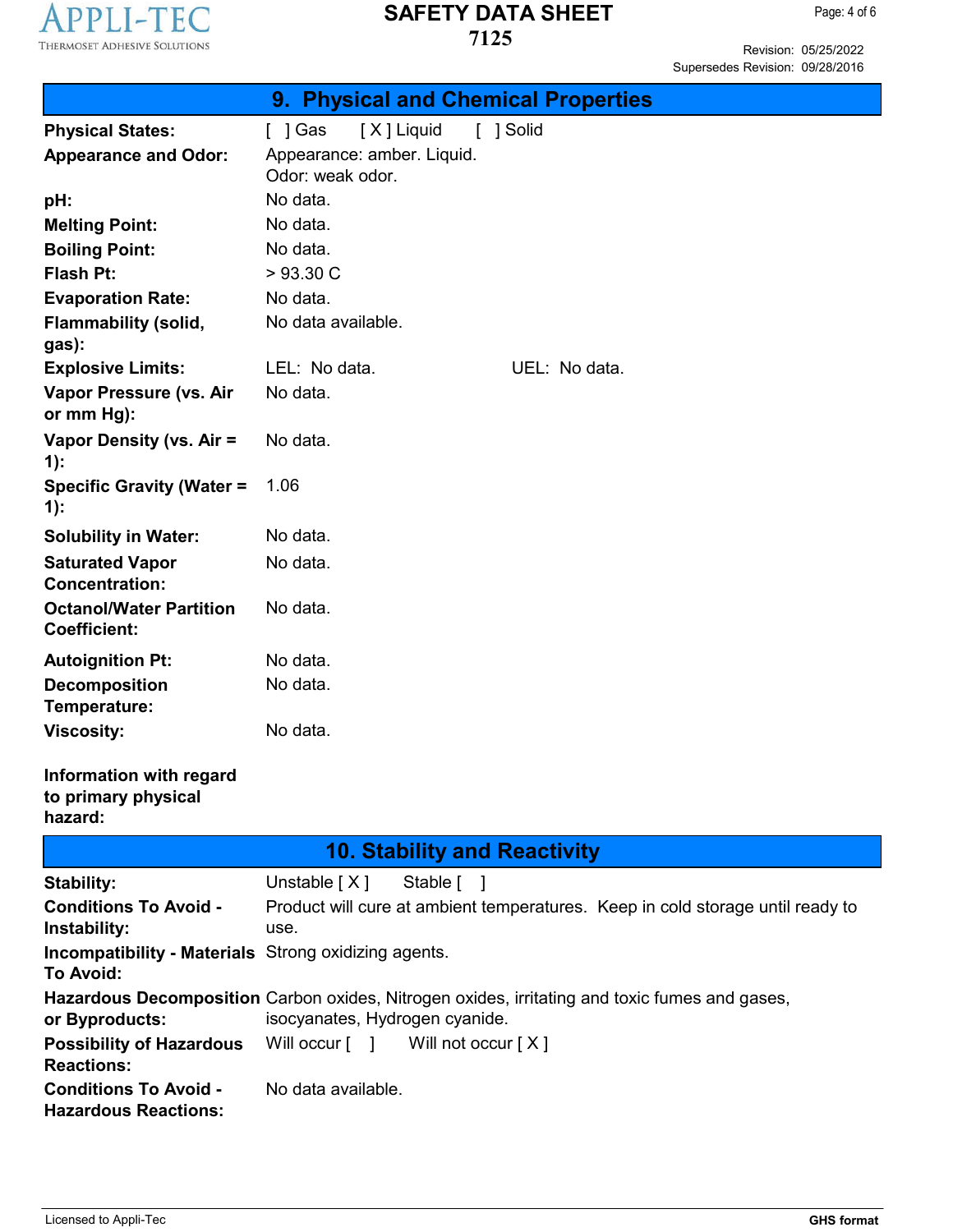

**7125**

Page: 5 of 6

Revision: 05/25/2022 Supersedes Revision: 09/28/2016

|                                                                                                                                                                                                   |                                                                                                                                                                                                      | <b>11. Toxicological Information</b>                                  |                                                                                                               |                                       |               |
|---------------------------------------------------------------------------------------------------------------------------------------------------------------------------------------------------|------------------------------------------------------------------------------------------------------------------------------------------------------------------------------------------------------|-----------------------------------------------------------------------|---------------------------------------------------------------------------------------------------------------|---------------------------------------|---------------|
| <b>Irritation or Corrosion:</b><br><b>Sensitization:</b><br><b>Carcinogenicity/Other</b><br>Information:                                                                                          | Toxicological Information: Adverse reproductive effects have occurred in experimental animals.<br>Skin and eye irritant.<br>Respiratory and skin sensitization.<br>Not listed by NTP, IARC, or OSHA. |                                                                       |                                                                                                               |                                       |               |
|                                                                                                                                                                                                   |                                                                                                                                                                                                      | <b>12. Ecological Information</b>                                     |                                                                                                               |                                       |               |
|                                                                                                                                                                                                   |                                                                                                                                                                                                      | No data available.                                                    |                                                                                                               |                                       |               |
|                                                                                                                                                                                                   |                                                                                                                                                                                                      | <b>13. Disposal Considerations</b>                                    |                                                                                                               |                                       |               |
|                                                                                                                                                                                                   | <b>Waste Disposal Method:</b>                                                                                                                                                                        | Observe all federal, state, and local environmental regulations.      |                                                                                                               |                                       |               |
|                                                                                                                                                                                                   |                                                                                                                                                                                                      | <b>14. Transport Information</b>                                      |                                                                                                               |                                       |               |
|                                                                                                                                                                                                   | <b>LAND TRANSPORT (US DOT):</b>                                                                                                                                                                      |                                                                       |                                                                                                               |                                       |               |
| <b>DOT Proper Shipping</b><br>Not Regulated.<br>Name:<br><b>DOT Hazard Class:</b><br><b>UN/NA Number:</b><br><b>MARINE TRANSPORT (IMDG/IMO):</b><br><b>IMDG/IMO Shipping Name: Not Regulated.</b> |                                                                                                                                                                                                      |                                                                       |                                                                                                               |                                       |               |
| <b>UN Number:</b><br><b>Packing Group:</b><br><b>Hazard Class:</b><br>AIR TRANSPORT (ICAO/IATA):<br><b>ICAO/IATA Shipping Name: Not Regulated.</b>                                                |                                                                                                                                                                                                      |                                                                       |                                                                                                               |                                       |               |
| <b>UN Number:</b><br><b>Packing Group:</b><br><b>Hazard Class:</b>                                                                                                                                |                                                                                                                                                                                                      |                                                                       |                                                                                                               |                                       |               |
|                                                                                                                                                                                                   |                                                                                                                                                                                                      | <b>15. Regulatory Information</b>                                     |                                                                                                               |                                       |               |
|                                                                                                                                                                                                   |                                                                                                                                                                                                      | EPA SARA (Superfund Amendments and Reauthorization Act of 1986) Lists |                                                                                                               |                                       |               |
| CAS#                                                                                                                                                                                              |                                                                                                                                                                                                      | <b>Hazardous Components (Chemical Name)</b>                           | S. 302 (EHS)                                                                                                  | <b>S. 304 RQ</b>                      | S. 313 (TRI)  |
| 8001-79-4                                                                                                                                                                                         | Castor oil                                                                                                                                                                                           |                                                                       | No                                                                                                            | No                                    | No            |
| 26447-40-5                                                                                                                                                                                        | Diphenylmethane diisocyanate                                                                                                                                                                         |                                                                       | No                                                                                                            | No                                    | Yes-Cat. N106 |
| 39310-05-9                                                                                                                                                                                        | Diisocyanate (homopolymer)                                                                                                                                                                           |                                                                       | No                                                                                                            | No                                    | No            |
| 78-40-0                                                                                                                                                                                           | Triethyl phosphate                                                                                                                                                                                   |                                                                       | No<br>No<br>No                                                                                                |                                       |               |
| CAS#<br>8001-79-4<br>26447-40-5<br>39310-05-9<br>78-40-0                                                                                                                                          | Castor oil<br>Diphenylmethane diisocyanate<br>Diisocyanate (homopolymer)<br>Triethyl phosphate                                                                                                       | <b>Hazardous Components (Chemical Name)</b>                           | <b>Other US EPA or State Lists</b><br><b>TSCA: Inventory</b><br>TSCA: Inventory, 8C<br><b>TSCA: Inventory</b> | TSCA: Inventory, 8A PAIR, 8C, 8D TERM |               |